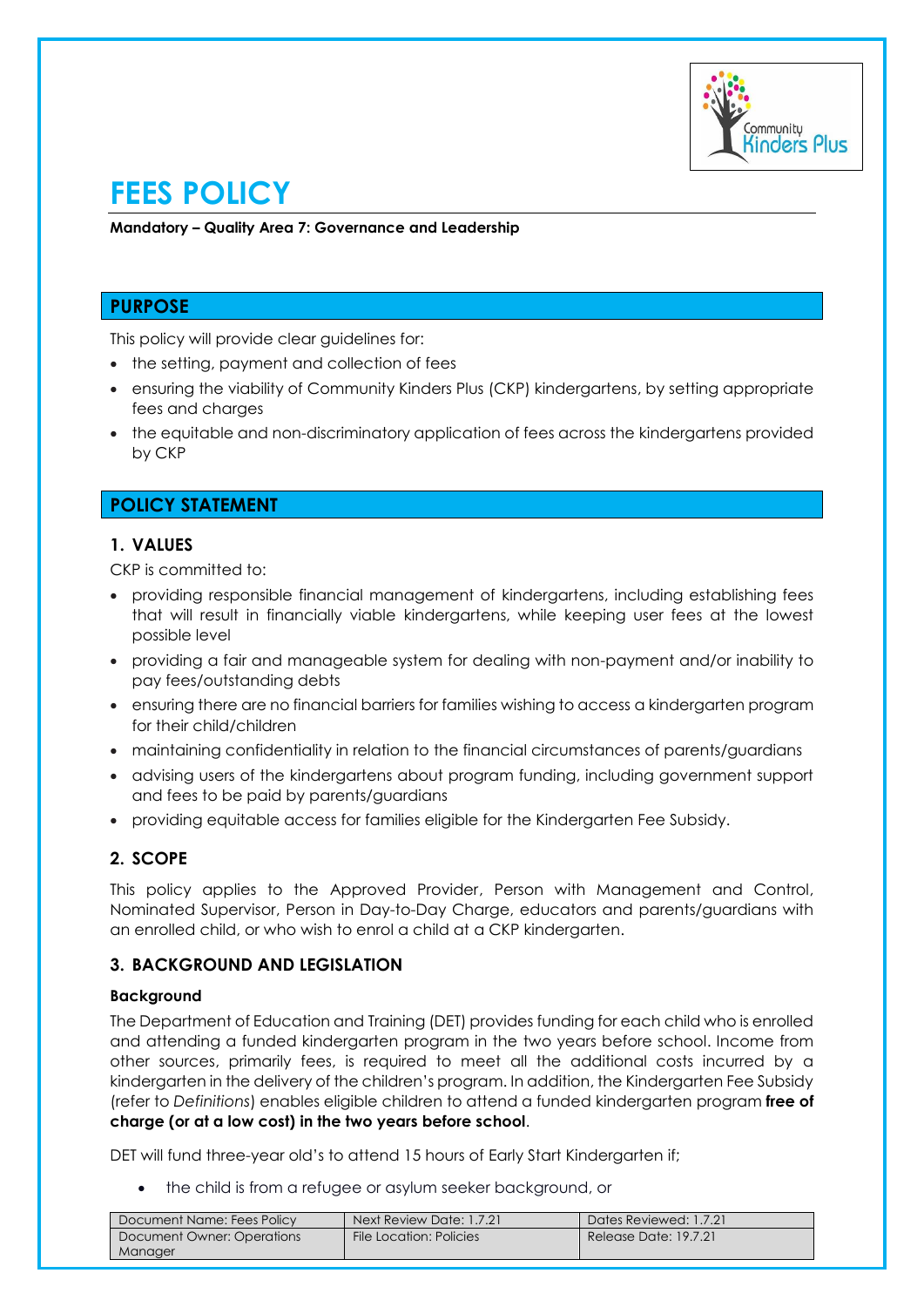- identify as Aboriginal or Torres Strait Islander, or
- the family has had contact with child protection.

*Regulation 168(2)(n)* of the *Education and Care Services National Regulations 2011* requires that funded services have a comprehensive written fees policy, and the content of this policy must be communicated to families. The policy must include a written statement about the fees to be charged and the payment process. All families must be informed of applicable term and annual fees at the time of enrolment. Services must also advise eligible families of the Kindergarten Fee Subsidy arrangements. The fees charged must comply with the Kindergarten Fee Subsidy requirements (refer to *Definitions),* and be responsive to the local community and the viability of the service. *The Kindergarten Funding Guide* (refer to *Sources*) outlines the criteria to be covered in the policy.

### **Legislation and standards**

Relevant legislation and standards include but are not limited to:

- *Charter of Human Rights and Responsibilities 2006* (Vic)
- *Child Wellbeing and Safety Act 2005* (Vic)
- *Disability Discrimination Act 1992* (Cth)
- *Education and Care Services National Law Act 2010*
- *Education and Care Services National Regulations 2011*: Regulation 168(2)(n)
- *Equal Opportunity Act 1995* (Vic)
- *National Quality Standard*, including Quality Area 7: Governance and Leadership

### **4. DEFINITIONS**

The terms defined in this section relate specifically to this policy.

**Cancellation fee:** An administration fee for the cancellation of a child's enrolment.

**Debt collection fee:** A charge for accounts that are sent to debt collection.

**Early Start Kindergarten:** A funding program that enables three-year-old Aboriginal and Torres Strait Islander children, a child from a refugee or asylum seeker background and children known to Child Protection to attend a kindergarten program that is planned and delivered by an early childhood teacher for up to 15 hours per week. Details are available at: [www.education.vic.gov.au](http://www.education.vic.gov.au/)

**Enrolment application fee:** A payment to cover administrative costs associated with the processing of a child's enrolment application for a place in a program at the kindergarten.

**Excursion/service event charge:** An additional charge required to meet the cost of special events or excursions that occur in response to emerging children's program needs. Events that are planned ahead and are included as an expenditure item in the kindergarten's budget do not incur this additional charge (refer to *Excursions and Service Events Policy*).

**Fees:** A charge for a place within a program at the kindergarten.

**Health Care Card:** A Commonwealth Government entitlement providing concessions for lowincome earners and other eligible people. Details are available at: [www.humanservices.gov.au](https://www.humanservices.gov.au/)

**Kindergarten fee deposit:** A charge to secure a place that has been offered in a program at the kindergarten. This is deducted from term fees.

**Kindergarten Fee Subsidy (KFS):** A state government subsidy paid in addition to per capita grants to subsidise the costs of parent fees and enable eligible children to attend a funded kindergarten for 15 hours free of charge (*The Kindergarten Funding Guide (*refer to *Sources*)).

| Document Name: Fees Policy | Next Review Date: 1.7.21 | Dates Reviewed: 1.7.21 |
|----------------------------|--------------------------|------------------------|
| Document Owner: Operations | File Location: Policies  | Release Date: 19.7.21  |
| Manager                    |                          |                        |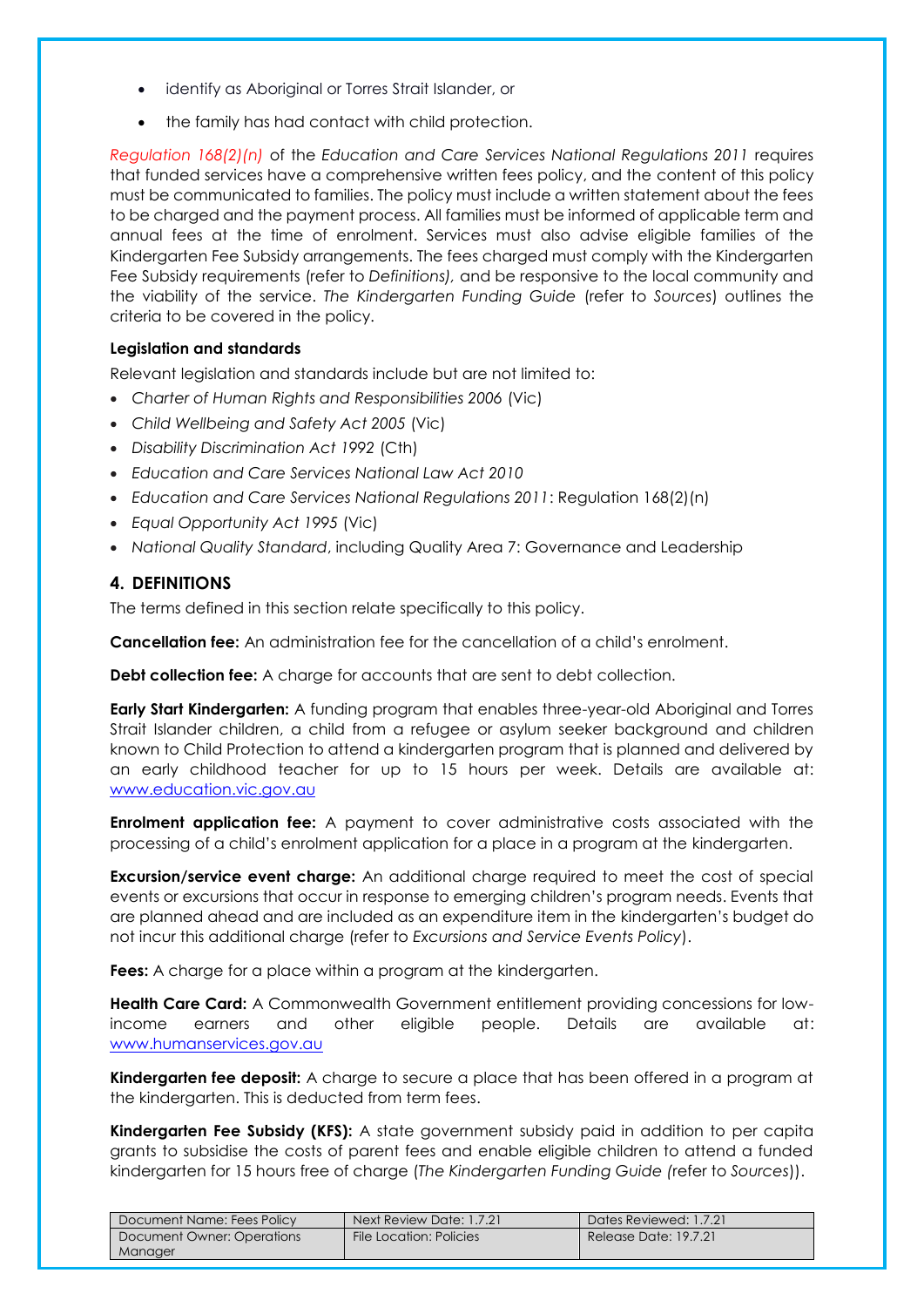**Late collection charge:** A charge that may be imposed by the Approved Provider when parents/guardians are late to collect their child/children from the program *(refer to Attachment*  **1)**

**Voluntary parent/guardian contribution:** A voluntary payment for items not directly related to the provision of the children's program. Attendance at the kindergarten is not conditional on this payment.

### **5. SOURCES AND RELATED POLICIES**

#### **Sources**

- *The Kindergarten Funding Guide (Department of Education and Training):* [www.education.vic.gov.au](http://www.education.vic.gov.au/)
- The constitution of Community Kinders Plus.

### **Service policies**

- *Complaints and Grievances Policy*
- *Delivery and Collection of Children Policy*
- *Enrolment and Orientation Policy*
- *Excursions and Service Events Policy*
- *Inclusion and Equity Policy*
- *Privacy and Confidentiality Policy*

# **PROCEDURES**

#### **The Approved Provider and Person with Management and Control are responsible for:**

- reviewing the current budget to determine fee income requirements
- developing a fee policy that balances the parent's/guardian's capacity to pay, with providing a high-quality program and maintaining kindergarten viability
- implementing and reviewing this policy in consultation with parents/guardians, the Nominated Supervisor and staff, and in line with the requirements of DET's *The Kindergarten Funding Guide* (refer to *Sources*)
- considering any issues regarding fees that may be a barrier to families enrolling at a CKP kindergarten and removing those barriers wherever possible
- reviewing the effectiveness of the procedures for late payment and support offered
- considering options for payment when affordability is an issue for families
- clearly communicating this policy and payment options to families in a culturally-sensitive way, and in the family's first language where possible
- ensuring that the *Fees Policy* is readily accessible at the kindergarten *(Regulation 171)*
- providing all parents/guardians with fee information **(refer to Attachment 1)**
- providing all parents/guardians with a statement of fees and charges upon enrolment of their child
- providing all parents/guardians with a fee payment agreement *(refer to Attachments 3)* ensuring fees are collected and receipted
- collecting all relevant information and maintaining relevant documentation regarding those with entitlement to concessions, where applicable
- complying with CKP's *Privacy and Confidentiality Policy* regarding financial and other information received, including in relation to the payment/non-payment of fees
- notifying parents/guardians a minimum of 14 days of any proposed changes to the fees charged or the way in which the fees are collected *(Regulation 172(2))***,** and ideally providing one term's notice.

| Document Name: Fees Policy | Next Review Date: 1.7.21 | Dates Reviewed: 1.7.21 |
|----------------------------|--------------------------|------------------------|
| Document Owner: Operations | File Location: Policies  | Release Date: 19.7.21  |
| Manager                    |                          |                        |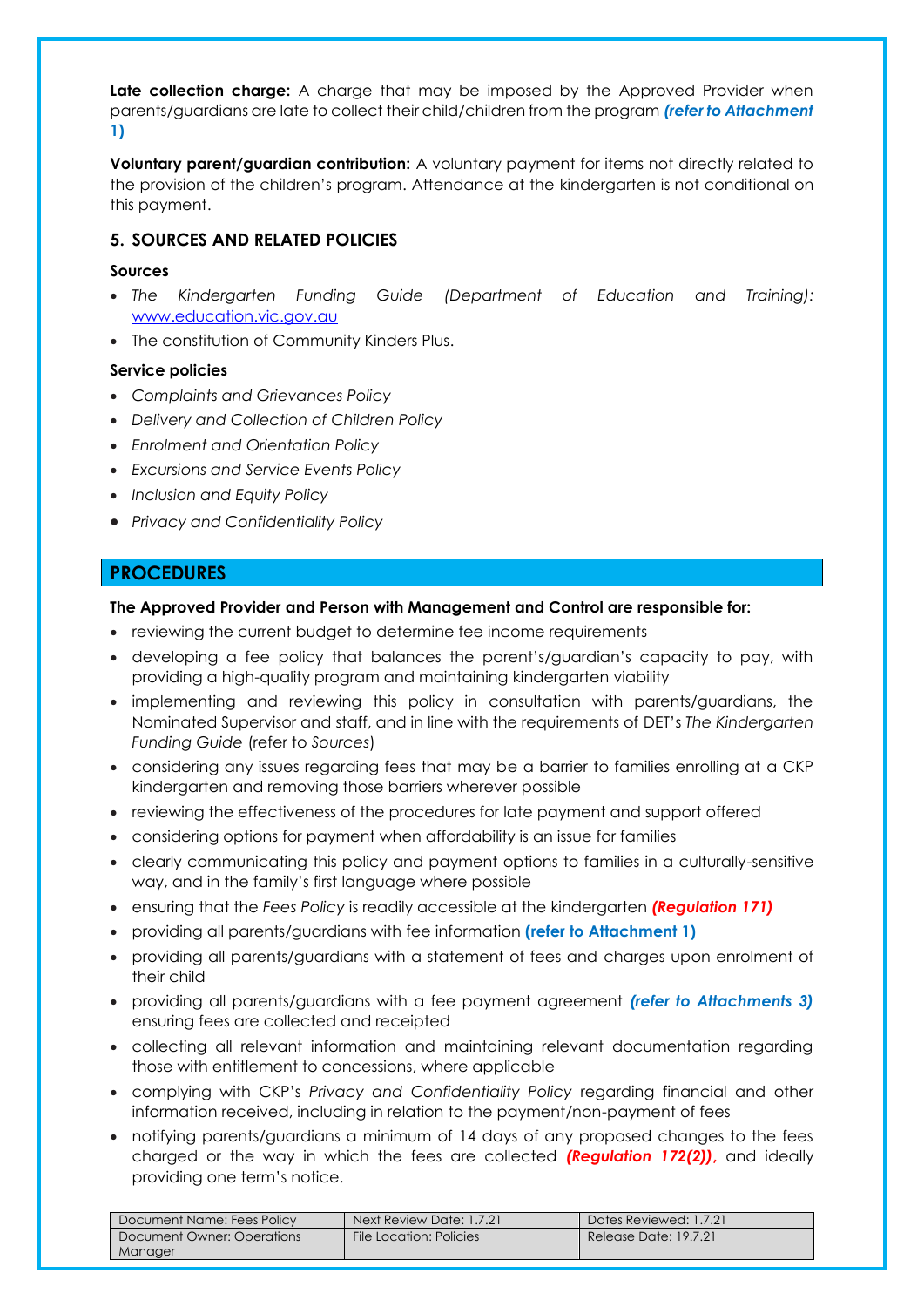#### **The Nominated Supervisor and Person in Day-to-Day Charge is responsible for:**

- assisting the Approved Provider in developing this policy, and ensuring that this policy is based on the *Kindergarten Funding Guide* (refer to *Definitions)*
- implementing and reviewing this policy, in consultation with parents/guardians, the Approved Provider and staff, and in line with the requirements of DET's *The Kindergarten Funding Guide* (refer to *Sources*)
- considering any issues regarding fees that may be a barrier to families enrolling at a CKP kindergarten and removing those barriers wherever possible
- considering options for payment when affordability is an issue for families
- communicating this policy, the availability of the Kindergarten Fee Subsidy and payment options to families in a culturally-sensitive way and in the family's first language where possible
- providing all parents/guardians with fee information *(refer to Attachment 1)*
- providing all parents/guardians with a statement of fees and charges *(refer to Attachment 2)* upon enrolment of their child, and ensuring that the *Fees Policy* is readily accessible at the kindergarten
- providing all parents/guardians with a fee payment agreement *(refer to Attachment 3)*
- collecting all relevant information and maintaining relevant documents regarding those with entitlement to concessions, where applicable
- complying with the CKP's *Privacy and Confidentiality Policy* regarding financial and other information received, including in relation to the payment/non-payment of fees
- notifying parents/guardians within 14 days of any proposed changes to the fees charged or the way in which the fees are collected.

#### **All other staff are responsible for:**

- informing the Approved Provider of any complaints or concerns that have been raised regarding fees at the kindergarten
- referring parents'/guardians' questions in relation to this policy to the Approved Provider.

### **Parents/guardians are responsible for:**

- reading CKP's Fee information for families **(refer to Attachment 1**), the Fee Payment Agreement *(refer to Attachment 3)* and the Statement of Fees and Charges (*refer to Attachment 2)*
- complying with the Fee Payment Agreement (refer to Attachment 3)
- notifying the Approved Provider if experiencing difficulties with the payment of fees
- providing the required documentation to enable the kindergarten to claim the Kindergarten Fee Subsidy for eligible families **(refer to Attachment 1)**

# **EVALUATION**

In order to assess whether the values and purposes of the policy have been achieved, the Approved Provider will:

- regularly seek feedback from everyone affected by the policy regarding its effectiveness, particularly in relation to affordability, flexibility of payment options and procedures for the collection of fees
- monitor the implementation, compliance, complaints and incidents in relation to this policy
- monitor the number of families/children excluded from the kindergarten because of their inability to pay fees
- keep the policy up to date with current leaislation, research, policy and best practice
- revise the policy and procedures as part of the CKP's policy review cycle, or as required

| Document Name: Fees Policy | Next Review Date: 1.7.21 | Dates Reviewed: 1.7.21 |
|----------------------------|--------------------------|------------------------|
| Document Owner: Operations | File Location: Policies  | Release Date: 19.7.21  |
| <b>Manager</b>             |                          |                        |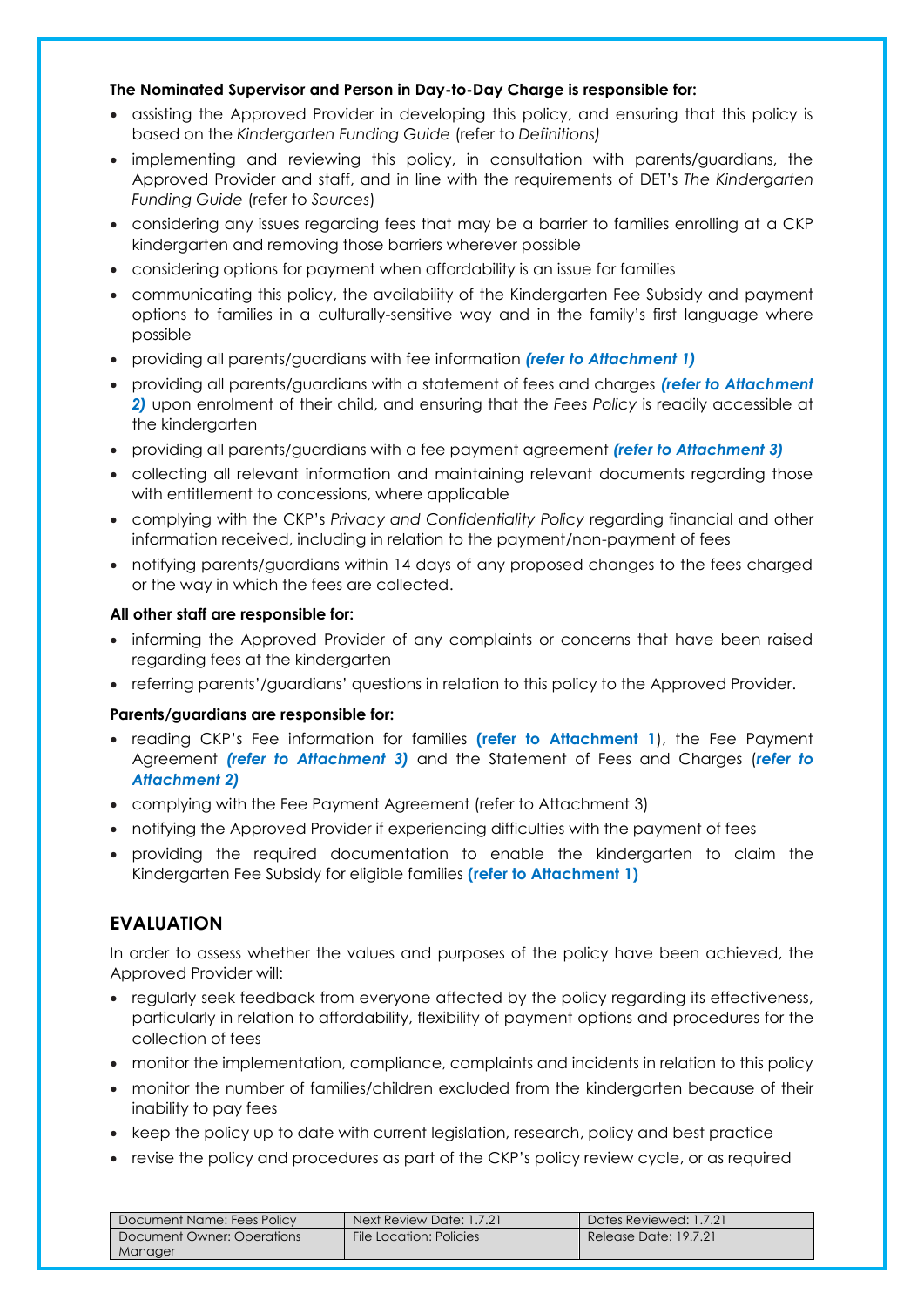• notify parents/guardians at least 14 days before making any changes to this policy or its procedures (Regulation 172(2)) unless a lesser period is necessary because of a risk.

# **ATTACHMENTS**

- Attachment 1: Fee information for families
- Attachment 2: Statement of Fees and Charges
- Attachment 3: Fee Payment Agreement

# **AUTHORISATION**

This policy was adopted by Community Kinders Plus Inc. on **16/7/2021**

**REVIEW DATE:** 1/7/2022

| Document Name: Fees Policy | Next Review Date: 1.7.21 | Dates Reviewed: 1.7.21 |
|----------------------------|--------------------------|------------------------|
| Document Owner: Operations | File Location: Policies  | Release Date: 19.7.21  |
| Manager                    |                          |                        |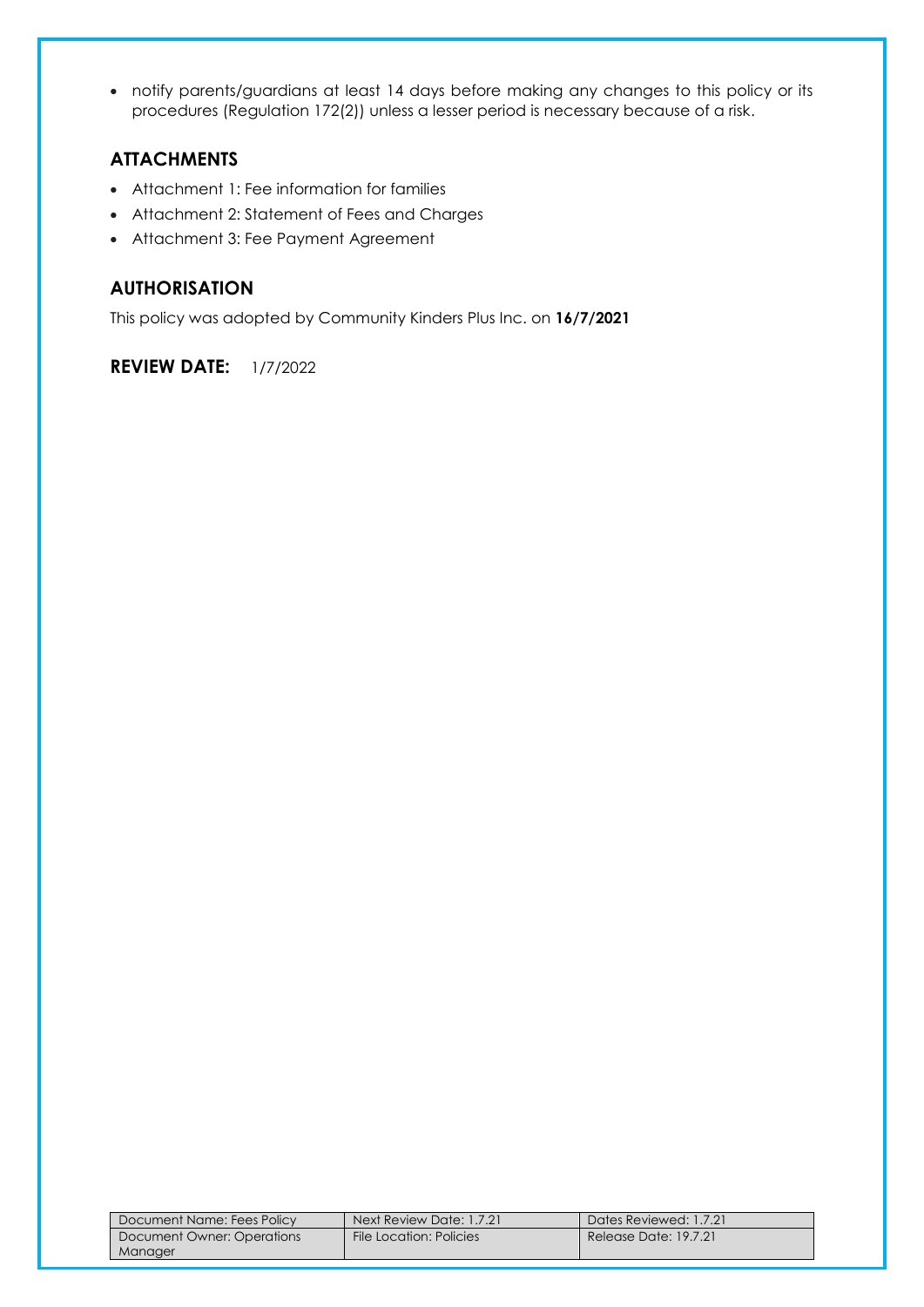

# **ATTACHMENT 1**

# **Fee information for families**

# **1. General information**

The Department of Education and Training (DET) provides funding for each child enrolled and attending kindergarten in the two years before school as a contribution toward the costs of providing the program. CKP meets the balance of costs through charging fees and fundraising activities.

DET provides a Kindergarten Fee Subsidy (see below) that enables children from eligible families to attend a kindergarten program free of charge in the two years before school.

DET also provides funding to assist eligible three-year-old Aboriginal and Torres Strait Islander children, children known to Child Protection and those from a refugee or asylum seeker background, to access a 15 hour kindergarten program.

Community Kinders Plus Inc. provides a range of support options to parents/guardians experiencing difficulty with payment of fees (see below).

# **2. How fees are set**

As part of the budget development process, Community Kinders Plus sets fees each year for the programs of the kindergartens, taking into consideration:

- the financial viability of the kindergarten
- the level of government funding provided for the program, including the Kindergarten Fee Subsidy
- the availability of other income sources, such as grants
- the fees charged by similar kindergartens in the area
- the capacity of parents/guardians to pay fees
- reasonable expenditure in meeting agreed program quality and standards
- requirements of *The Kindergarten Funding Guide* (Department of Education and Training) available from the DET website: [www.education.vic.gov.au](http://www.education.vic.gov.au/)
- the Consumer Price Index

Once fees are set for the year, they will only be reviewed in extraordinary circumstances, for example, if enrolments drop and the kindergarten is at risk of not being able to meet its expenses.

# **3. Other charges**

Other charges levied by Community Kinders Plus Inc. are included on the Statement of Fees and Charges. These may include:

- **Cancellation fee:** An administration fee for the cancellation of a child's enrolment.
- **Debt collection fee:** A charge for accounts that are sent to debt collection.
- **Kindergarten fee deposit:** This payment secures a child's place at the kindergarten and is payable on acceptance of enrolment. The deposit is retained as part payment on term

| Document Name: Fees Policy | Next Review Date: 1.7.21 | Dates Reviewed: 1.7.21 |
|----------------------------|--------------------------|------------------------|
| Document Owner: Operations | File Location: Policies  | Release Date: 19.7.21  |
| Manager                    |                          |                        |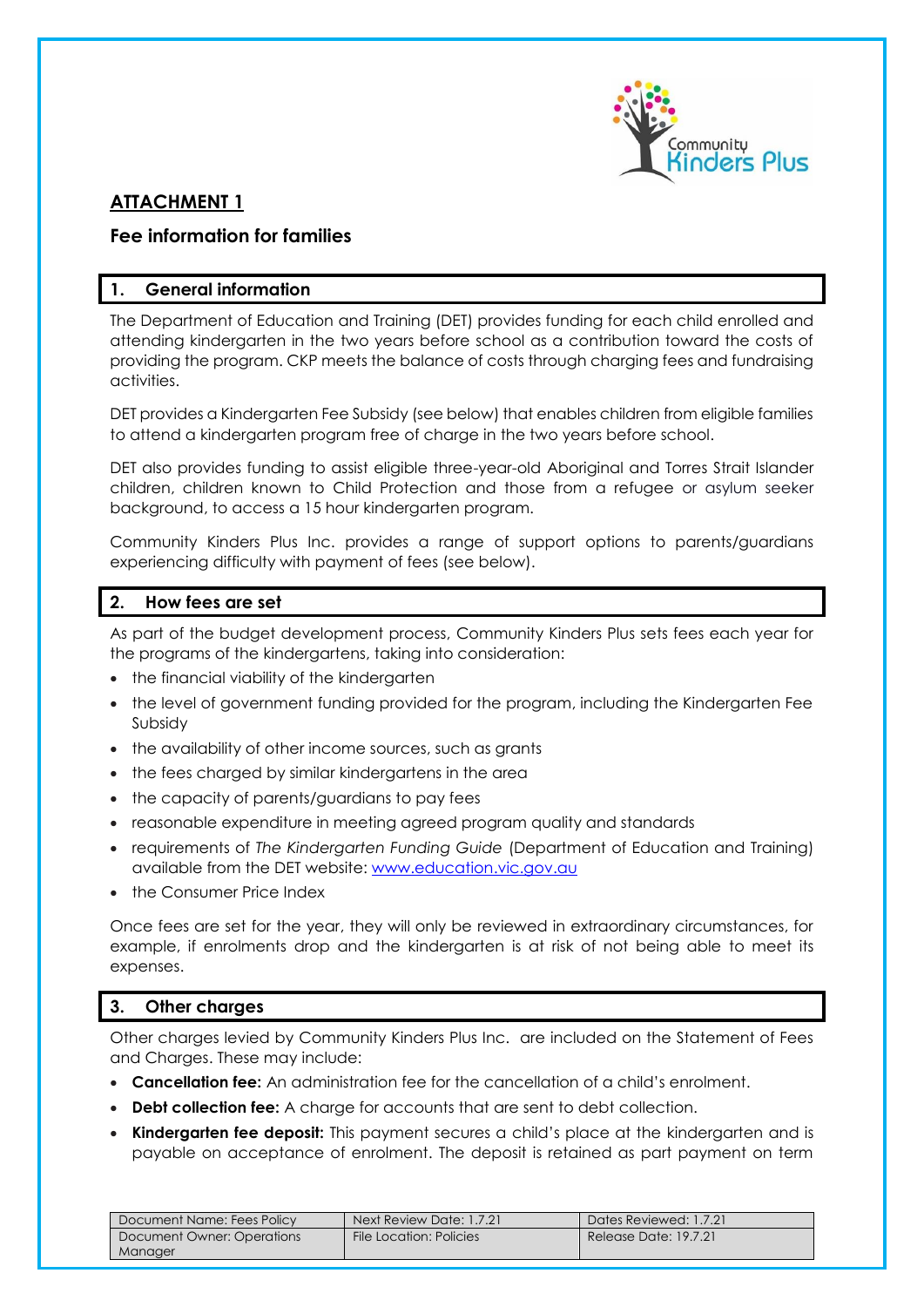fees. **Families eligible for the Kindergarten Fee Subsidy (see below) are not required to pay the deposit.** Families experiencing hardship should discuss any difficulties with CKP.

### *At Community Kinders Plus the \$100 deposit will be deducted from your first invoice after you have enrolled your child.*

• **Late collection charge:** CKP reserves the right to implement a late collection charge when parents/guardians are frequently late in collecting a child from the kindergarten. This charge will be set at a level determined by CKP.

### **4. Statement of fees and charges**

A statement of fees and charges for four-year-old or three-year-old kindergarten will be provided to families on enrolment.

### **5. Fundraising**

Not all kindergarten costs are covered by DET per capita funding and the fees charged. Fundraising is undertaken to meet the balance and/or pay for additional items for the kindergarten. While **participation in fundraising is voluntary**, the support of every family is encouraged. Fundraising activities are also an opportunity for families and communities to come together.

### **6. Subsidies**

### **6.1 Kindergarten Fee Subsidy**

The Kindergarten Fee Subsidy is provided by DET and enables eligible children to attend 5 or 15 hours of kindergarten free of charge. Eligibility conditions may change from time-to-time and must be checked in the most recent edition of the *Kindergarten Funding Guide* (refer to *Sources*).

Families may be eligible for the Kindergarten Fee Subsidy in the year before school if their child:

- is identified by a parent, carer or legal guardian as Aboriginal and/or Torres Strait Islander
- is identified on their birth certificate as being a multiple birth child (triplets or more)
- your child holds, or has a parent or guardian who holds, one of the following:
	- Commonwealth Health Care Card
	- Commonwealth Pensioner Concession Card
	- Department of Veterans' Affairs Gold Card or White Card
	- Eligible or Asylum Seeker visa

Where a child is identified by a parent, carer or legal guardian as an Aboriginal and/or Torres Strait Islander, no verification is required.

In all other instances, supporting documentation should be sighted by CKP on acceptance of a place or on commencement in the program, however where there are delays, such as in obtaining health care cards for children in out-of-home care, the delay should not provide a barrier to the child accessing the Kindergarten Fee Subsidy. **Families are eligible for the Kindergarten Fee Subsidy for the full term in which their concession is valid.** Contact CKP for further information.

#### **6.2 Early Start Kindergarten fee subsidy**

Three-year-old Aboriginal and Torres Strait Islander children and children known to Child Protection are eligible to attend a funded early childhood program that is planned and delivered by a qualified early childhood teacher free of charge. The kindergarten receives funding for children who meet the eligibility criteria. Contact CKP for further information.

| Document Name: Fees Policy | Next Review Date: 1.7.21 | Dates Reviewed: 1.7.21 |
|----------------------------|--------------------------|------------------------|
| Document Owner: Operations | File Location: Policies  | Release Date: 19.7.21  |
| Manager                    |                          |                        |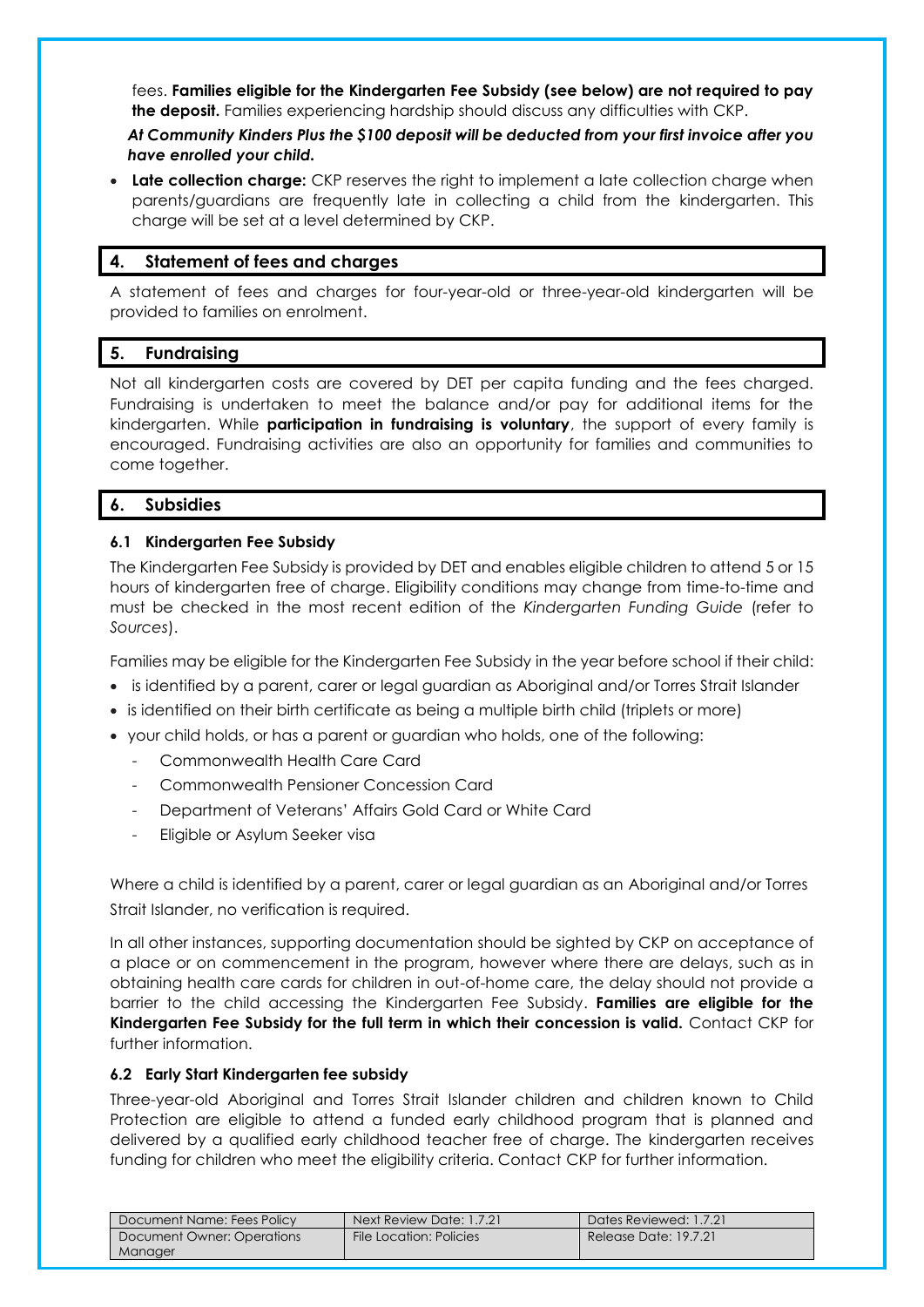# **7. Payment of fees**

Community Kinders Plus Inc. will regularly review payment options and procedures to ensure that they are inclusive and sensitive to families' cultural and financial situations.

Fees will be invoiced to parents/guardians directly and must be paid by the date indicated on the invoice.

Each invoice will be accompanied by payment instructions.

The first term's fees must be received in full prior to the child commencing at the kindergarten. For children enrolled after the commencement of a term, a pro rata invoice will be issued and must be paid as per the instruction on the invoice

A statement of payment will be provided for all fee payments.

Parents/guardians experiencing difficulty in paying fees are requested to contact CKP to arrange a suitable alternative payment plan. The *Privacy and Confidentiality Policy* of CKP will be complied with at all times in relation to a family's financial/personal circumstances.

# **8. Unpaid fees**

If fees are not paid by the due date, the following steps will be taken.

- An initial reminder email will be sent to parents/guardians with a specified payment date, and will include information on a range of support options available for the family.
- Where payment is still not received, families will be invited to attend a meeting to discuss the range of support options available and establish a payment plan. This meeting will be with the Operations Manager.
- Failure to attend the meeting and continued non-payment may result in a second and final letter notifying parents/guardians that the child's place at the kindergarten may be withdrawn unless payment is made or a payment plan is entered into within a specified period of time. This letter will also include information on a range of support options available for the family.
- CKP will continue to offer support and will reserve the right to employ the services of a debt collector.
- If a decision is made to withdraw the child's place at the kindergarten, the parents/guardians will be provided with 14 days' notice in writing.
- No further enrolments of children from the parents/guardians family will be accepted until all outstanding fees have been paid.

# **9. Refund of fees**

If a family becomes eligible for the Kindergarten Fee Subsidy during a term, a full refund of the applicable term fees (and fee deposit, where appropriate) will be provided.

In any other case, fees are non-refundable (exceptional circumstances may apply – these are at the discretion of CKP. There will be no refund of fees in the following circumstances:

- a child's short-term illness
- public holidays
- family holiday during operational times
- closure of the kindergarten for one or more days when a qualified educator is absent and a qualified reliever is not available
- closure of the kindergarten for staff training days
- closure of the kindergarten due to extreme and unavoidable circumstances.

| Document Name: Fees Policy | Next Review Date: 1.7.21 | Dates Reviewed: 1.7.21 |
|----------------------------|--------------------------|------------------------|
| Document Owner: Operations | File Location: Policies  | Release Date: 19.7.21  |
| Manager                    |                          |                        |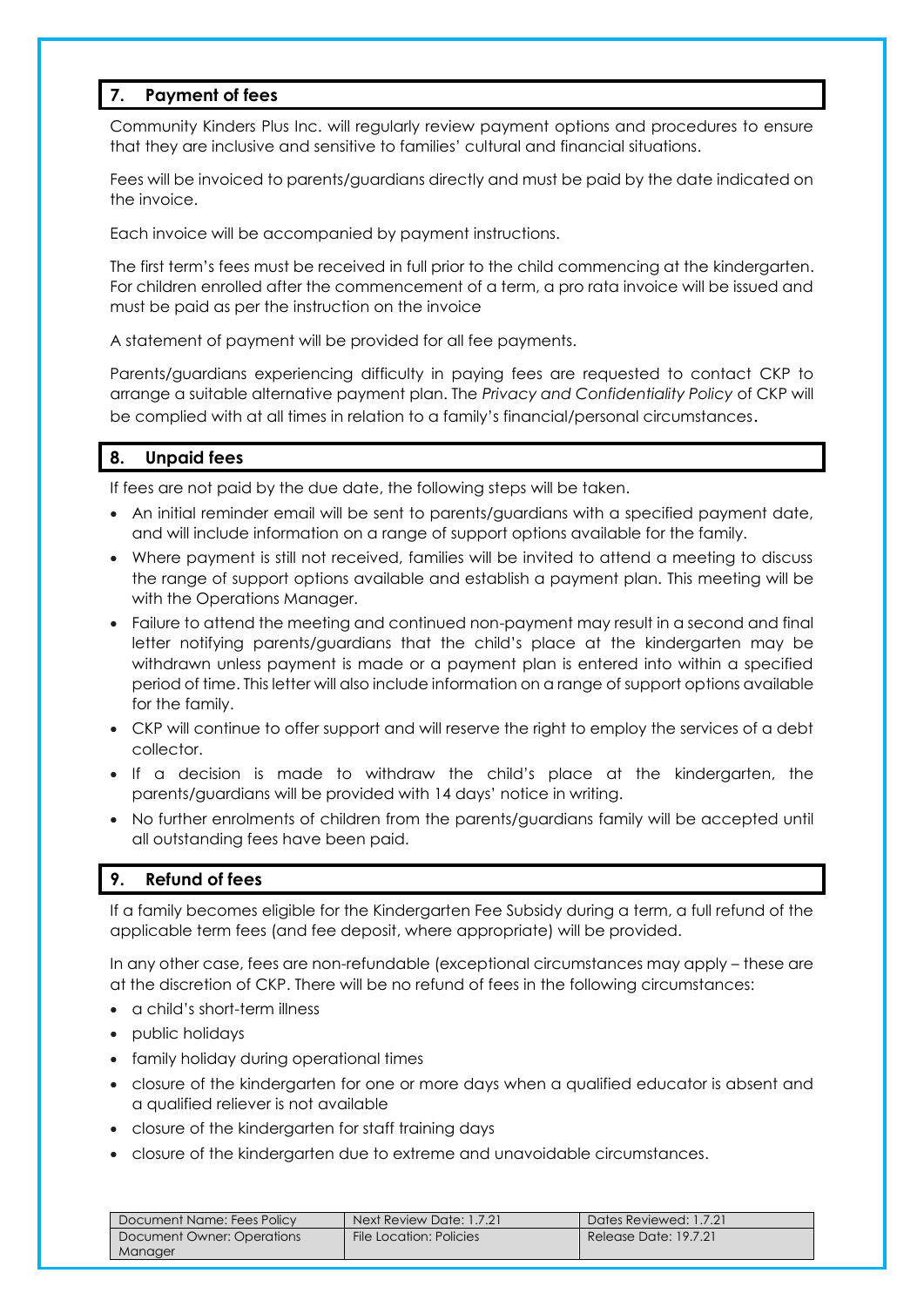In addition, there will be no refund where a family chooses not to send their child to the program for the maximum number of hours for which they are enrolled.

### **10. Children turning three during the year of enrolment**

A deposit of \$100.00 will be required if a place is to be reserved for a child in the three-year-old kindergarten program. Children can only commence the three-year-old kindergarten program when they have turned three.

The \$100.00 deposit will be deducted from the amount noted on the first invoice issued to you.

# **11. Support services**

Families experiencing financial hardship often require access to family support services. Information on these services is available from the kindergarten or alternatively families may contact the local council.

# **12. Notification of fee changes during the year**

Fees set for the year would only be reviewed in extraordinary circumstances, for example, if attendance rates fall below the budget 'break even' point. Parents/guardians will be notified one term in advance of any required fee increase and will be offered the option to request a payment plan.

| Document Name: Fees Policy | Next Review Date: 1.7.21 | Dates Reviewed: 1.7.21 |
|----------------------------|--------------------------|------------------------|
| Document Owner: Operations | File Location: Policies  | Release Date: 19.7.21  |
| Manager                    |                          |                        |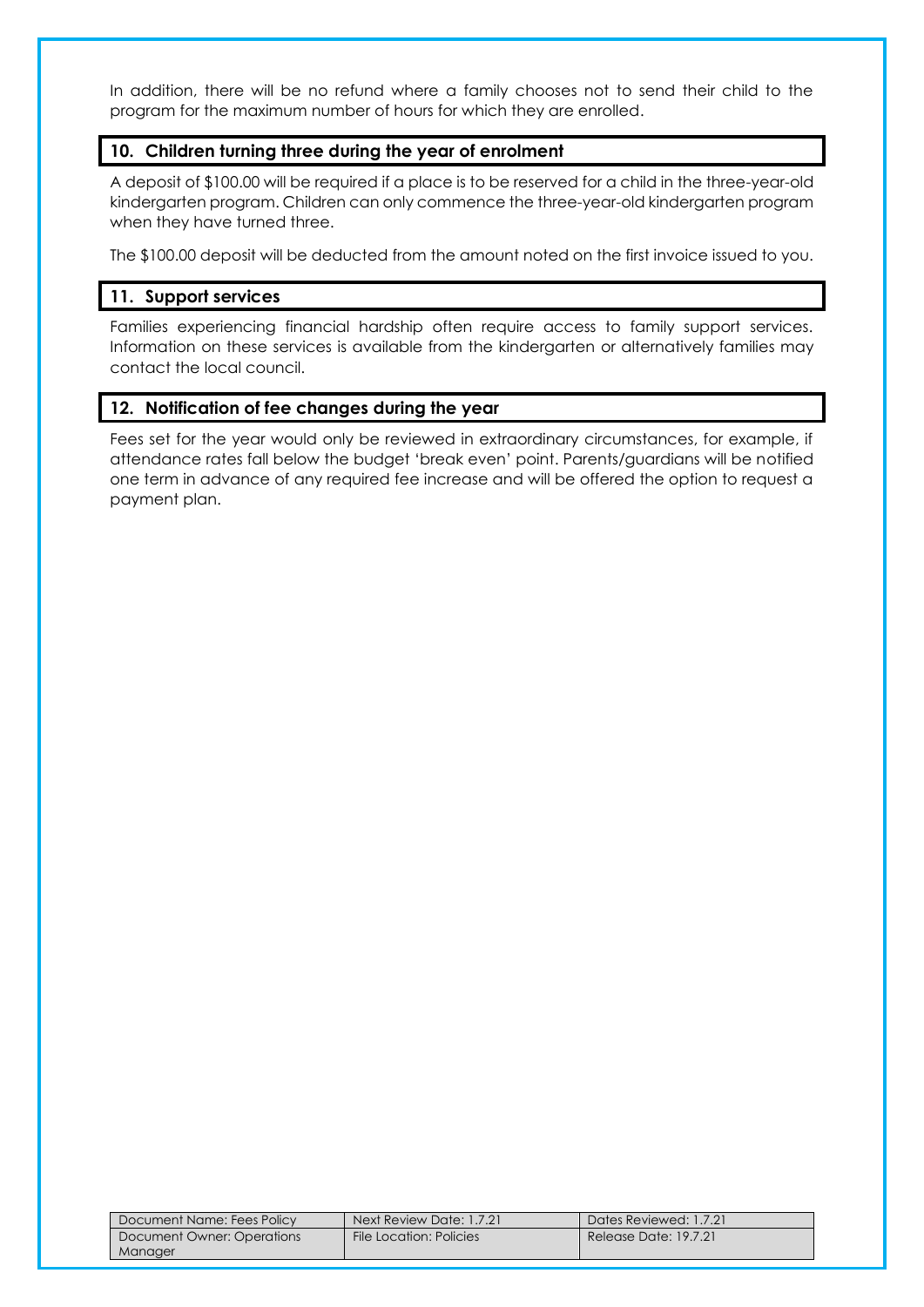

# **ATTACHMENT 2**

**Statement of Fees and Charges - Four-year-old and Three-year-old (funded) Kindergarten**

| <b>2022 Fee Schedule</b>                                                                                                |                 |                                   |              |         |
|-------------------------------------------------------------------------------------------------------------------------|-----------------|-----------------------------------|--------------|---------|
| 3YO                                                                                                                     | Hrs per<br>week | \$100 Enrolment<br><b>Deposit</b> | Term $1 - 4$ | Annual* |
| All CKP Kinders                                                                                                         | 5               | Yes                               | \$148        | \$592   |
| <b>Concession Card Holders</b><br>(KFS), Early Start (ESK),<br>Aboriginal /Torres Strait<br>Islander (ATSI) Enrolments. | 5               | <b>No</b>                         | \$0          | \$0     |
| 4YO                                                                                                                     | Hrs per<br>week | \$100 Enrolment<br><b>Deposit</b> | Term $1 - 4$ | Annual* |
| All CKP Kinders                                                                                                         | 15              | Yes                               | \$445        | \$1,780 |
| <b>Concession Card Holders</b><br>(KFS), Early Start (ESK),<br>Aboriginal /Torres Strait<br>Islander (ATSI) Enrolments. | 15              | No.                               | \$0          | \$0     |

• Annual inclusive of enrolment deposit.

• Deduct \$100.00 if deposit already paid (KFS, ESK, ATSI exempt)

| <b>Other Fees</b>             | <b>Information</b>                             | Cost                |
|-------------------------------|------------------------------------------------|---------------------|
| <b>Enrolment Deposit</b>      | Paid to secure place, deducted from fees       | $$100*$             |
| Late Collection of Child      | 10 - 30 mins                                   | $$10$ per $10$ mins |
| Late Collection of Child      | $30 + mins$                                    | $$15$ per 10 mins   |
| <b>Debt Collection Charge</b> | Once off fee to send account to Debt Collector | \$50                |
| <b>Cancellation Fee</b>       | Administration charge for cancelling enrolment | \$25                |

### **Payment of fees**

Invoices will be issued at the end of each term and must be paid by the due date.

#### **Kindergarten fee deposit**

Parents/guardians are required to pay the fee deposit on offer of a place. This payment is retained and deducted from your first fee invoice. Payment will secure the child's place in the four-year-old and three year old (funded) kindergarten program.

#### **Kindergarten Fee Subsidy**

Families who are eligible for the Kindergarten Fee Subsidy (refer to Fee information for Families) will not be required to make fee payments.

#### **Late collection charge**

CKP reserves the right to implement a late collection charge when parents/guardians are frequently late in collecting a child (refer to Fee information for Families).

| Document Name: Fees Policy | Next Review Date: 1.7.21 | Dates Reviewed: 1.7.21 |
|----------------------------|--------------------------|------------------------|
| Document Owner: Operations | File Location: Policies  | Release Date: 19.7.21  |
| Manager                    |                          |                        |